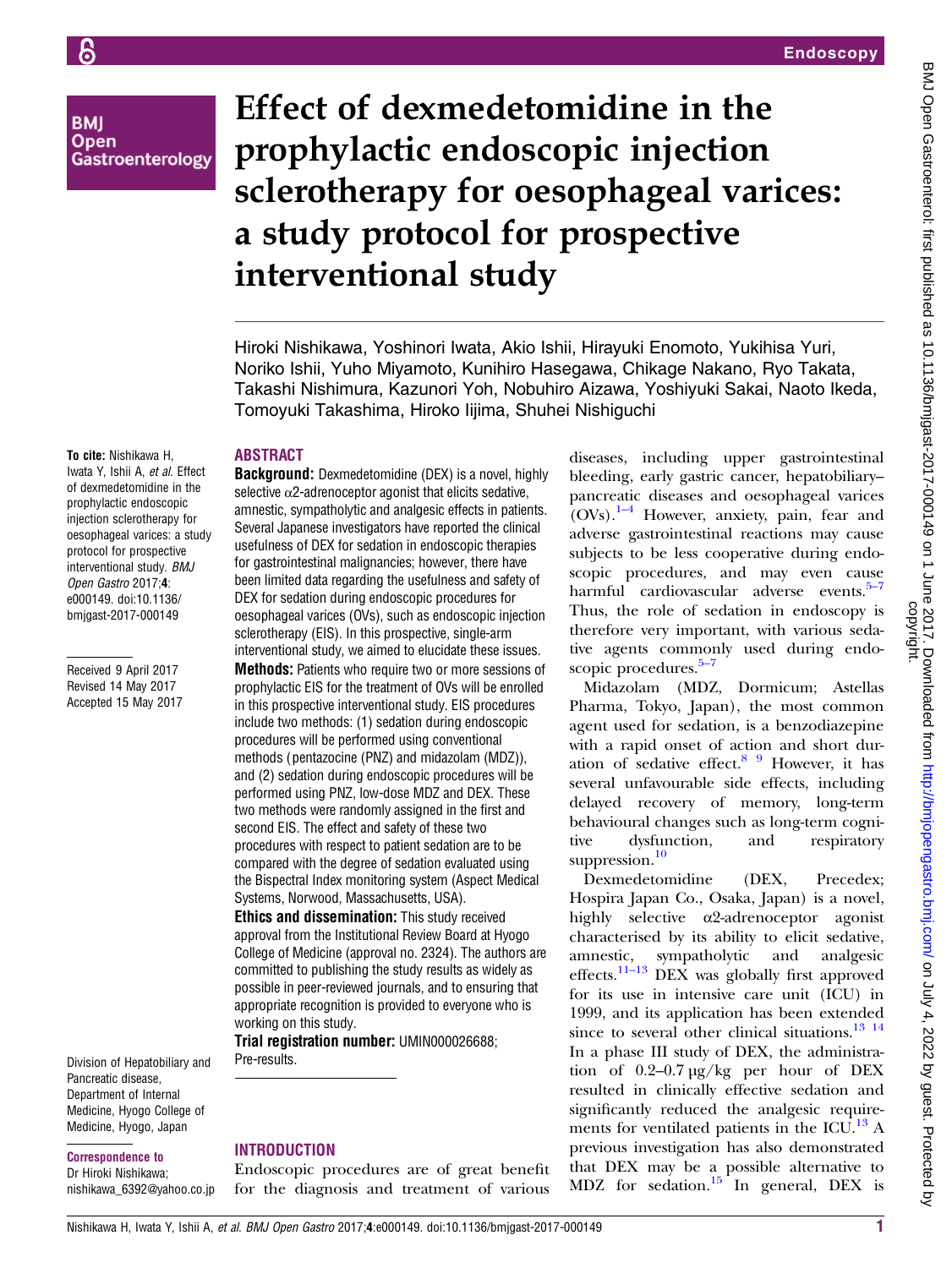preferred over MDZ, and seems to provide a more stable profiling, based on the observation of cardiopulmonary condition.[16](#page-3-0) Thus, DEX is being increasingly used in the sedation of patients in various clinical situations.<sup>[15](#page-3-0)–21</sup> In our country, DEX was first approved for health insurance for use in the ICU in 2004. In the field of endoscopic therapy, the demand for sedation methods that offer safety during local anaesthesia procedures has been increasing because most endoscopic procedures do not require general anaesthesia, and in 2013, the use of DEX was additionally approved for use in endoscopic therapies under local anaesthesia in Japan.[15](#page-3-0) Several Japanese investigators have reported on the clinical usefulness of DEX for sedation in endoscopic submucosal dissection (ESD) for the treatment of early gastric or oesophageal cancers, or in endoscopic retrograde cholangiopancreatography (ERCP) for hepatobiliary and pancreatic diseases[.15](#page-3-0) [22 23](#page-4-0) To the best of our knowledge, however, there are no data on the usefulness and safety of DEX for sedation during endoscopic procedures for the treatment of OVs, such as during endoscopic injection sclerotherapy (EIS).

Thus, the aim of the current study is to prospectively examine the safety and usefulness of DEX for sedation during prophylactic EIS (as a primary prophylaxis) for patients with OVs.

# INDICATION FOR PROPHYLACTIC ENDOSCOPIC THERAPIES FOR OVS

Based on the findings of oesophagogastroduodenoscopy, OVs were graded in accordance with scores established in a previous report: specifically, F1 (small), F2 (medium) and F3 (large). $^{24}$  $^{24}$  $^{24}$  Red colour signs (RC signs) on oesophageal were evaluated by the presence of cherry red spots, haematocystic spots or red whale markings, as reported previously.[24](#page-4-0) In Japan, for patients with OVs that test positive for RC signs or a level of F2 or more, prophylactic endoscopic therapies are typically considered. $^{24}$  $^{24}$  $^{24}$  In patients with well-preserved liver function, EIS monotherapy or EIS and endoscopic variceal ligation (EVL) combination therapy are considered, while in cases of patients with poor liver function, such as those with ascites or hyperbilirubinemia or hypoalbu-minemia, EVL monotherapy is considered.<sup>25–[29](#page-4-0)</sup> The time required for one endoscopic treatment for EIS is generally about 30 min. In EIS therapy, ethanolamine oleate is routinely used as a sclerosant. In patients who receive EIS, two or more sessions of EIS therapy per hospitalisation are often required, depending on the severity of OVs. After endoscopic procedures, close observation of the patient, for fear of developing serious procedure-related complications, such as oesophageal perforation, liver failure and renal failure, is performed.

The inclusion criteria for this study are the following:

- 1. patients with liver cirrhosis (LC) (diagnosed by liver histology or radiologic findings) who will require prophylactic EIS for OVs; presence or absence of past history for endoscopic treatments for OVs are not required, and causes of LC are not limited;
- 2. patients who are considered to require two or more sessions of EIS for OVs;
- 3. patients aged 20 years or more;
- 4. patients with 7 Child-Pugh points or less;
- 5. patients with a medical history for underlying liver diseases, such as antiviral therapies or liversupporting therapies; and/or
- 6. patients who provide written informed consent after full explanation about participation in the study are also to be included. Each attending physician will inform the patients about the voluntary nature of participation in the study, and the involved risks and benefits.
- Patients will be excluded if they meet one or more of the following criteria:
- 1. patients with poor liver function (Child-Pugh points of 8 or more);
- 2. patients with severe comorbid diseases; and/or
- 3. patients deemed unsuitable as study subjects.

## STUDY PROTOCOL

▸ Study design: single-arm and open-label trial

Our study participants are subjects who will receive two or more sessions of EIS for OVs. In our country, it has been conventionally practised to insert an endoscope after intravenously injecting 3 mg of MDZ and 7.5– 15 mg of pentazocine (PNZ), and then to inject MDZ intravenously into the patient while observing their con-dition as they undergo treatment.<sup>[30](#page-4-0)</sup>

EIS procedures in this study include two methods: (1) sedation during endoscopic procedures will be performed using conventional methods (PNZ and MDZ), and (2) sedation during endoscopic procedures will be performed using PNZ, low-dose MDZ and DEX. These two methods were randomly assigned in the first and second EIS. The effect and safety of these two procedures on sedation will be compared. As for endoscopic treatments, the same endoscopist, who has sufficient experience in endoscopic treatments, will perform endoscopic therapies in the first and second treatments. As for the use of DEX, an infusion of 6.0 µg/kg per hour over 10 min followed by continuous infusion at 0.4 µg/kg per hour will be performed on the basis of the recommendations of manufacturers [\(https://medley.life/medicine/](https://medley.life/medicine/item/1129400A1046) [item/1129400A1046\)](https://medley.life/medicine/item/1129400A1046). Just before the continuous infusion of DEX, an intravenous infusion of PNZ (7.5–15 mg) and low-dose MDZ (1–2 mg) will be performed, and conventional procedures will be completed for the purpose of decreasing the patients' discomfort.

# Case registration period

Patients will be enrolled from September 2016 to December 2017 (there may be a change depending on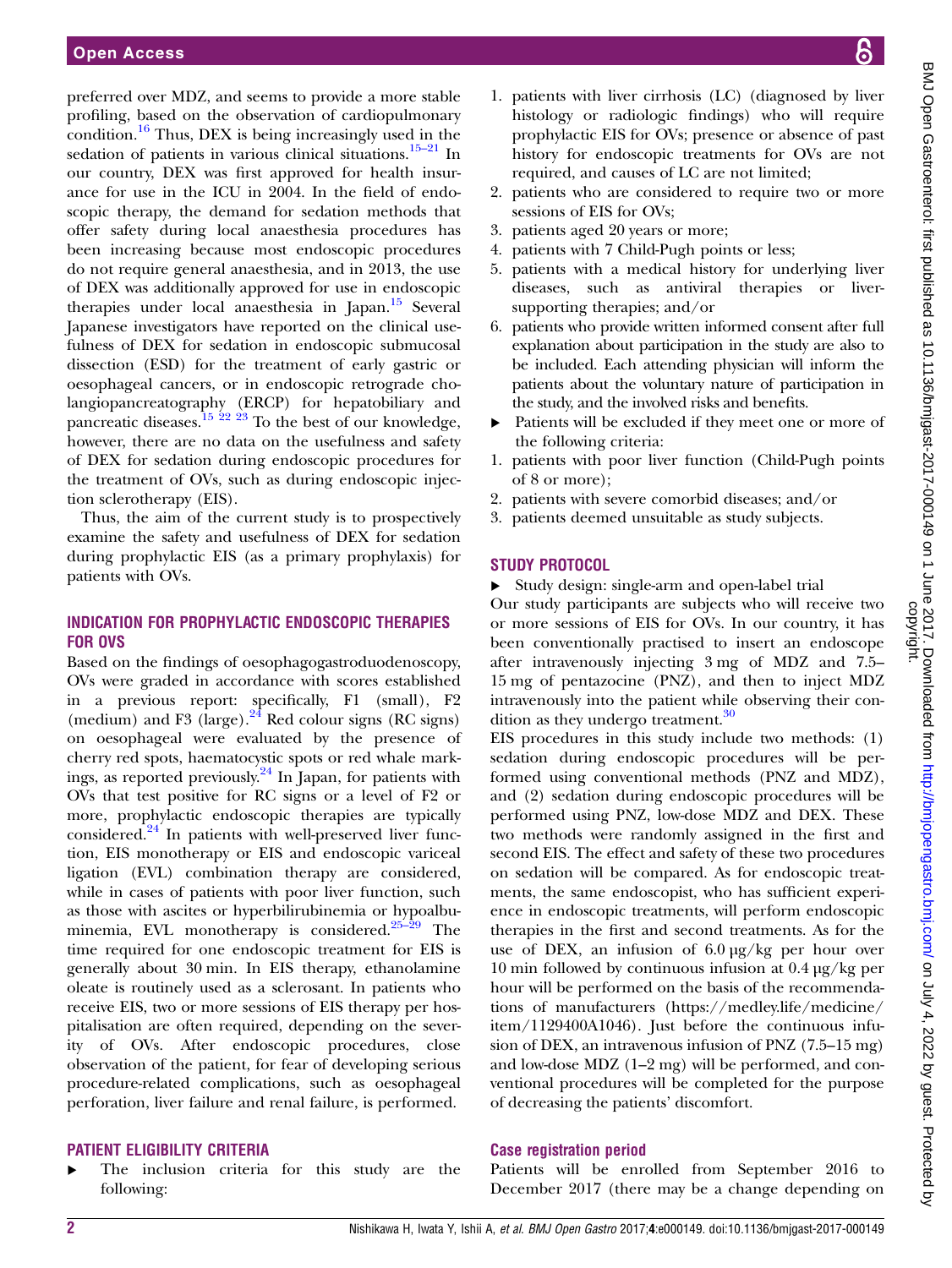registration status). At the time of manuscript submission, no patient has yet been registered.

## OUTCOME MEASURES

- ▸ The primary outcome measures of this study include the following:
- A. a decreasing rate in  $SpO<sub>2</sub>$  during endoscopic procedures;
- B. increasing or decreasing rates in blood pressure during endoscopic procedures;
- C. pulse fluctuation during endoscopic procedures;
- D. the rate of complications, including disturbance or others;
- E. Ramsey Sedation Scale values.

The degree of sedation will be totally evaluated using the Bispectral Index (BIS) monitoring system (Aspect Medical Systems, Norwood, Massachusetts, USA). The BIS monitoring system (Aspect Medical Systems) is an EEG-based assessment method that quantifies the depth of anaesthesia by analysing the EEG attached to the forehead of patients, and relies on a complex algorithm to generate an index score, which provides an objective measurement of the consciousness level in sedated subjects.<sup>31</sup> <sup>32</sup> The BIS monitoring system (Aspect Medical Systems) displays the degree of sedation as a numerical value between 0 and 100. A higher value of BIS monitoring means arousal, with the sedation state becoming deeper as the value of BIS monitoring becomes lower.<sup>31</sup> <sup>32</sup> The most appropriate value in BIS monitoring for sedation is known to be  $40-60$ .<sup>31</sup> 32 In the current study, participants will be assessed using the BIS monitoring system (Aspect Medical Systems) throughout endoscopic treatments. As for body movements during endoscopic procedures, the actigram will also be used. The actigram is a device that records movement by means of an accelerometer. It is the size of a wristwatch, and can be worn [witho](#page-4-0)ut interfering with the normal activity of daily life.<sup>33-36</sup>

# DATA COLLECTION

A research assistant will collect data elements from patient medical records, including the following at baseline (figure 1):

- A. gender, date of birth and age;
- B. height and body weight;
- C. preoperative diagnosis (the severity of OVs);
- D. previous treatments;
- E. information on comorbid conditions;
- F. results from baseline laboratory tests;
- G. the presence or absence of hepatic encephalopathy; and
- H. the presence or absence of ascites on radiologic findings.

# At first endoscopic therapy

On days 1 and 3 after the first EIS, laboratory testing will be repeated. In principle, this study will be performed on an inpatient basis. Thus, we will observe the general conditions of the study participants strictly (figure 1).

## At second endoscopic therapy

On days 1 and 3 after the second EIS, laboratory testing will be similarly repeated. In principle, this study will be performed on an inpatient basis, and we will observe the general conditions of the study participants strictly (figure 1).

# STATISTICAL ANALYSIS

## Descriptive statistics

Data will be transferred to JMP V.11 software (SAS Institute, Cary, North Carolina, USA), and all data will be checked to ensure their integrity. Data from the first and second endoscopic procedures will be compared. Quantitative variables will be compared by unpaired t-test or Mann-Whitney U test as appropriate. Categorical variables will be compared using the Pearson  $\chi^2$  test or Fisher's exact tests as appropriate.

# Sample size

From the previous reports of Zhang et  $al^{12}$  $al^{12}$  $al^{12}$  and Nishizawa et  $al$ ,<sup>[15](#page-3-0)</sup> the number of patients can be set based on a significance level of 5% on two side and a statistical power of 80%. Referring to the data stated above, the estimated number of patients is set at 50.



Figure 1 Study protocol. BIS, Bispectral Index; EIS, endoscopic injection sclerotherapy.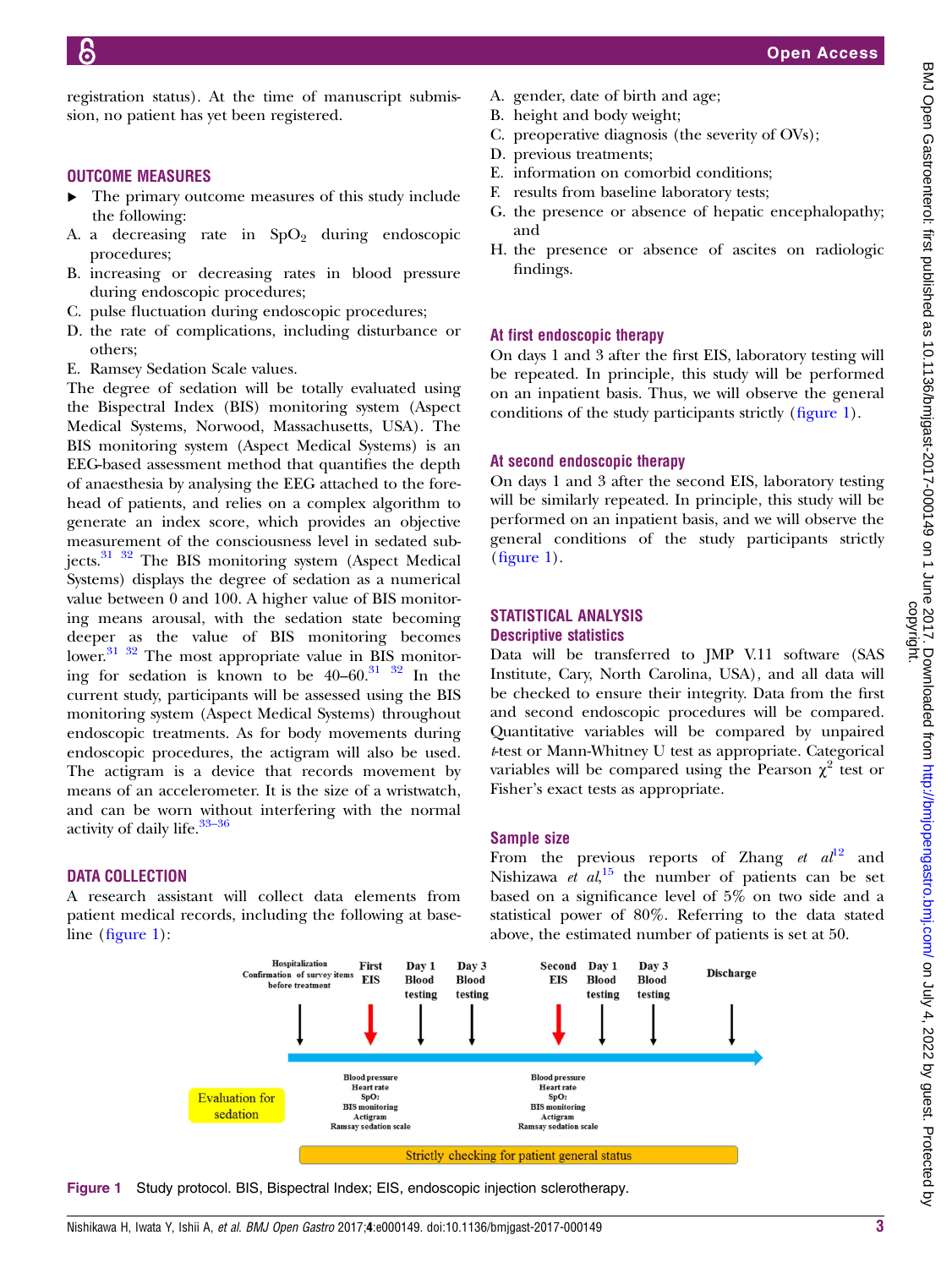## <span id="page-3-0"></span>**DISCUSSION**

As described earlier, DEX has been increasingly preferred for the sedation of patients in various clinical situations, especially in the field of drug-induced sleep endoscopy. $15-21$  Japan is a country that actively enforces the performance of ESD and ERCP due to the large number of target patients and, thus, the usefulness of DEX during ESD or ERCP has been well verified.<sup>15 [22 23](#page-4-0)</sup> However, few data exist regarding the safety and usefulness of this sedative agent in EIS therapy for patients with OVs. In other words, preliminary results for these issues are currently lacking. DEX has the advantage of a more stable profiling based on cardiopulmonary status.<sup>16</sup> To the best of our knowledge, this is the first prospective interventional study comparing the effects of MDZ and DEX on sedation for patients with OVs receiving EIS therapy. One study limitation is that this study will be based on a Japanese population, and additional studies involving other ethnic populations are necessary to further validate the efficacy of DEX and to extrapolate results to non-Japanese populations. Another limitation is that it is likely that the duration and complexity of the second EIS will be shorter and simpler than the first EIS. However, if the superiority of DEX over MDZ in terms of sedation is confirmed in this trial, sedative methods in EIS therapy for patients with OVs will be dramatically changed.

## RESEARCH ETHICS APPROVAL AND DISSEMINATION

This study has received approval from the Institutional Review Board at Hyogo College of Medicine (approval no. 2324). The study protocol, informed consent forms and other submitted documents were reviewed and approved. The trial registration number is UMIN000026688 (https://upload.umin.ac.jp/). The authors are committed to publishing the study results as widely as possible in peer-reviewed journals, and to ensuring that appropriate recognition is provided to everyone who works on this study.

## **CONFIDENTIALITY**

On patient recruitment, the research assistant will provide a unique scrambled identification number to each patient. Only the identification number will be used to identify patients. Sheets for data collection and any printout of electronic files will be kept in a locked filing cabinet in a secure office in the Department of Hepatobiliary and Pancreatic Disease, Department of Internal Medicine, Hyogo College of Medicine, Hyogo, Japan, with limited access given.

Contributors HN, YI and HE will analyse data and have written the paper. SN is supervising this study. The other authors are collecting data. YI participated in the design of this study.

Funding This research received no specific grant from any funding agency in the public, commercial or not-for-profit sectors.

Competing interests None declared.

#### Patient consent Obtained.

Ethics approval The Institutional Review Board at Hyogo College of Medicine (approval no. 2324).

Provenance and peer review Not commissioned; externally peer reviewed.

Data sharing statement No additional data are available.

Open Access This is an Open Access article distributed in accordance with the Creative Commons Attribution Non Commercial (CC BY-NC 4.0) license, which permits others to distribute, remix, adapt, build upon this work noncommercially, and license their derivative works on different terms, provided the original work is properly cited and the use is non-commercial. See: [http://](http://creativecommons.org/licenses/by-nc/4.0/) [creativecommons.org/licenses/by-nc/4.0/](http://creativecommons.org/licenses/by-nc/4.0/)

#### **REFERENCES**

- Yao K, Uedo N, Muto M, et al. Development of an e-learning system for teaching endoscopists how to diagnose early gastric cancer: basic principles for improving early detection. [Gastric Cancer](http://dx.doi.org/10.1007/s10120-016-0680-7) 2017;20(Suppl 1):28–38.
- 2. Yu JX, East JE, Kaltenbach T. Surveillance of patients with inflammatory bowel disease. [Best Pract Res Clin Gastroenterol](http://dx.doi.org/10.1016/j.bpg.2016.10.014) 2016;30:949–58.
- 3. Triantos C, Kalafateli M. Endoscopic treatment of esophageal varices in patients with liver cirrhosis. [World J Gastroenterol](http://dx.doi.org/10.3748/wjg.v20.i36.13015) 2014;20:13015–26.
- 4. Kumar S, Asrani SK, Kamath PS. Epidemiology, diagnosis and early patient management of esophagogastric hemorrhage. [Gastroenterol](http://dx.doi.org/10.1016/j.gtc.2014.08.007) [Clin North Am](http://dx.doi.org/10.1016/j.gtc.2014.08.007) 2014;43:765–82.
- 5. Moon SH. Sedation regimens for gastrointestinal endoscopy. [Clin](http://dx.doi.org/10.5946/ce.2014.47.2.135) [Endosc](http://dx.doi.org/10.5946/ce.2014.47.2.135) 2014;47:135–40.
- 6. Wadhwa V, Issa D, Garg S, et al. Similar risk of cardiopulmonary adverse events between propofol and traditional anesthesia for gastrointestinal endoscopy: a systematic review and meta-analysis. [Clin Gastroenterol Hepatol](http://dx.doi.org/10.1016/j.cgh.2016.07.013) 2017;15:194-206.
- 7. Horsley-Silva JL, Vargas HE. Gastrointestinal endoscopy in the cirrhotic patient. [Expert Rev Gastroenterol Hepatol](http://dx.doi.org/10.1586/17474124.2015.1044978) 2015;9:1005-13.
- Triantafillidis JK, Merikas E, Nikolakis D, et al. Sedation in gastrointestinal endoscopy: current issues. [World J Gastroenterol](http://dx.doi.org/10.3748/wjg.v19.i4.463) 2013;19:463–81.
- 9. Conway A, Rolley J, Sutherland JR. Midazolam for sedation before procedures. [Cochrane Database Syst Rev](http://dx.doi.org/10.1002/14651858.CD009491.pub2) 2016;(5):CD009491.
- 10. Tsai HC, Lin YC, Ko CL, et al. Propofol versus midazolam for upper gastrointestinal endoscopy in cirrhotic patients: a meta-analysis of randomized controlled trials. [PLoS ONE](http://dx.doi.org/10.1371/journal.pone.0117585) 2015;10:e0117585.
- 11. Bajwa S, Kulshrestha A. Dexmedetomidine: an adjuvant making large inroads into clinical practice. [Ann Med Health Sci Res](http://dx.doi.org/10.4103/2141-9248.122044) 2013;3:475–83.
- 12. Zhang F, Sun HR, Zheng ZB, et al. Dexmedetomidine versus midazolam for sedation during endoscopy: a meta-analysis. [Exp](http://dx.doi.org/10.3892/etm.2016.3186) [Ther Med](http://dx.doi.org/10.3892/etm.2016.3186) 2016;11:2519–24.
- 13. Bhana N, Goa KL, McClellan KJ. Dexmedetomidine. [Drugs](http://dx.doi.org/10.2165/00003495-200059020-00012) 2000;59:263–8; discussion 269–70.
- 14. Takrouri MS, Seraj MA, Channa AB, et al. Dexmedetomidine in intensive care unit: a study of hemodynamic changes. Middle East J Anaesthesiol 2002;16:587–95.
- 15. Nishizawa T, Suzuki H, Sagara S, et al. Dexmedetomidine versus midazolam for gastrointestinal endoscopy: a meta-analysis. [Dig](http://dx.doi.org/10.1111/den.12399) [Endosc](http://dx.doi.org/10.1111/den.12399) 2015;27:8–15.
- 16. Chang ET, Certal V, Song SA, et al. Dexmedetomidine versus propofol during drug-induced sleep endoscopy and sedation: a systematic review. [Sleep Breath](http://dx.doi.org/10.1007/s11325-017-1465-x) 2017 [Epub ahead of print 27 Jan 2017]. doi: 10.1007/s11325-017-1465-x.
- 17. Zhang H, Fang B, Zhou W. The efficacy of dexmedetomidine-remifentanil versus dexmedetomidine-propofol in children undergoing flexible bronchoscopy: a retrospective trial. [Medicine \(Baltimore\)](http://dx.doi.org/10.1097/MD.0000000000005815) 2017;96:e5815.
- 18. Zhang XK, Chen QH, Wang WX, et al. Evaluation of dexmedetomidine in combination with sufentanil or butorphanol for postoperative analgesia in patients undergoing laparoscopic resection of gastrointestinal tumors: a quasi-experimental trial. [Medicine \(Baltimore\)](http://dx.doi.org/10.1097/MD.0000000000005604) 2016;95:e5604.
- 19. Chen C, Huang P, Lai L, et al. Dexmedetomidine improves gastrointestinal motility after laparoscopic resection of colorectal cancer: a randomized clinical trial. [Medicine \(Baltimore\)](http://dx.doi.org/10.1097/MD.0000000000004295) 2016;95: e4295.
- 20. Kim NY, Han DW, Koh JC, et al. Effect of dexmedetomidine on heart rate-corrected QT and Tpeak-Tend intervals during robot-assisted